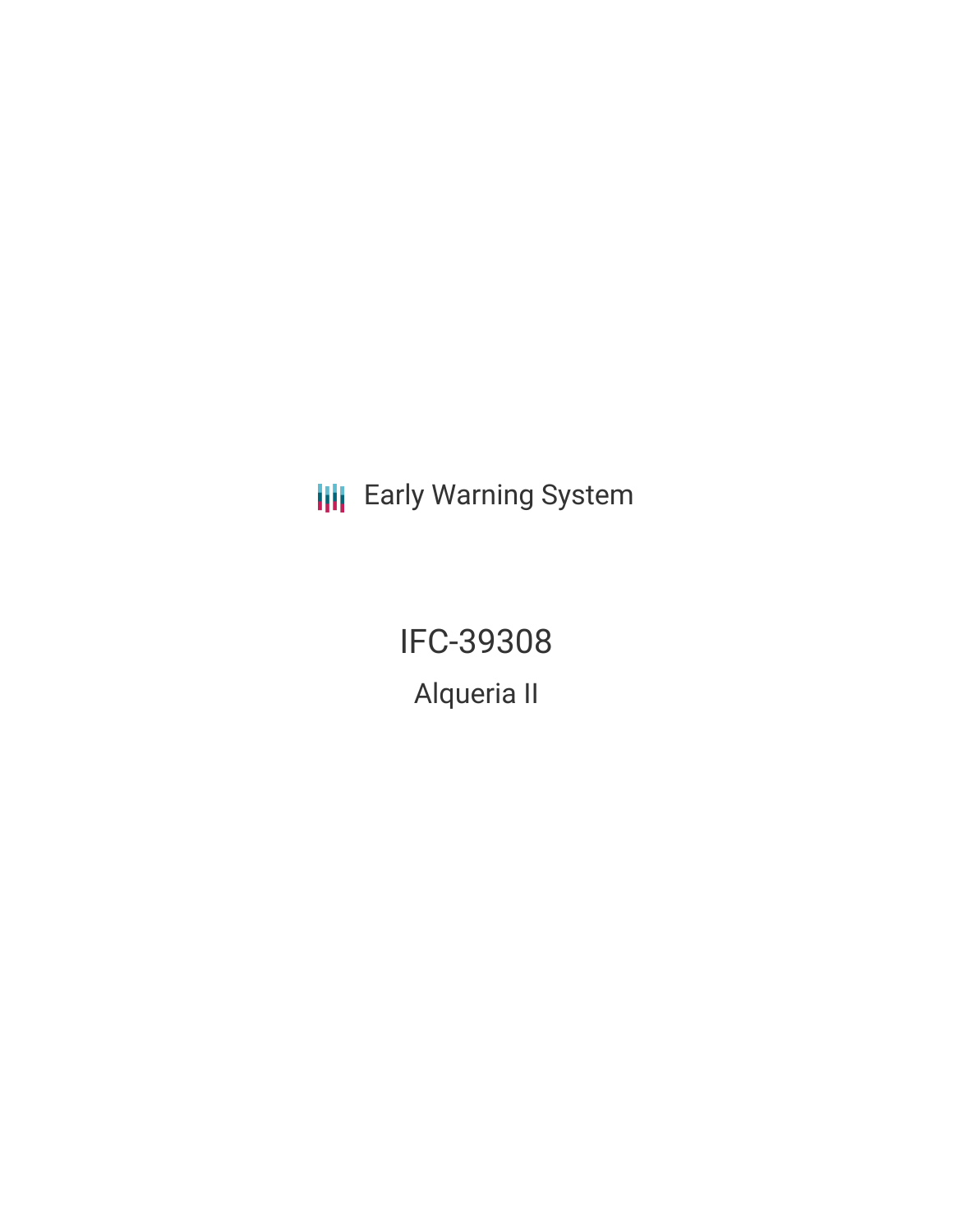

## **Quick Facts**

| <b>Countries</b>               | Colombia                                |
|--------------------------------|-----------------------------------------|
| <b>Financial Institutions</b>  | International Finance Corporation (IFC) |
| <b>Status</b>                  | Proposed                                |
| <b>Bank Risk Rating</b>        | B                                       |
| <b>Borrower</b>                | PRODUCTOS NATURALES DE LA SABANA S A    |
| <b>Sectors</b>                 | Agriculture and Forestry                |
| <b>Investment Type(s)</b>      | Equity                                  |
| <b>Investment Amount (USD)</b> | \$20.00 million                         |
| <b>Project Cost (USD)</b>      | \$69.00 million                         |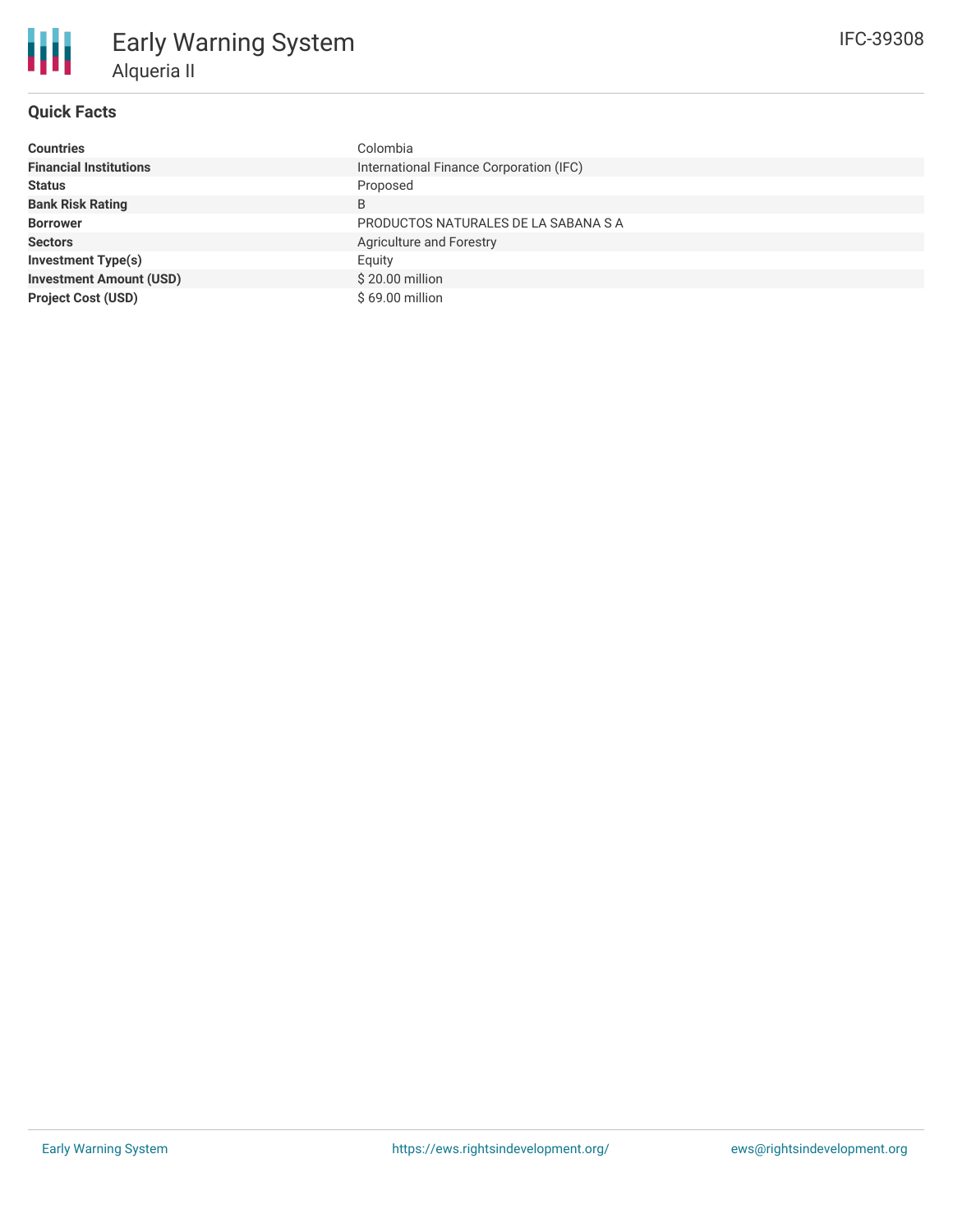

## **Project Description**

Alqueria is seeking financing of approximately US\$ 69 million to repay financial debt and support its expansion program from 2017-2021. IFC would provide US\$ 20 million in equity, Alqueria's expansion program expects to: (i) consolidate the identified synergies with Freskaleche in the Santander region in distribution, raw milk access, transport, administration and branding; (ii) reach a higher market penetration in the Atlantic and Pacific Coasts via increased commercial and marketing efforts; (iii) increase its share in the yogurt segment by the recent acquisition of DASA; (iv) develop new value added products, such as different kinds of yogurts, 100% fruit based juices, almond beverages, why products and others; and (v) ally with strategic third parties in the distribution of juices.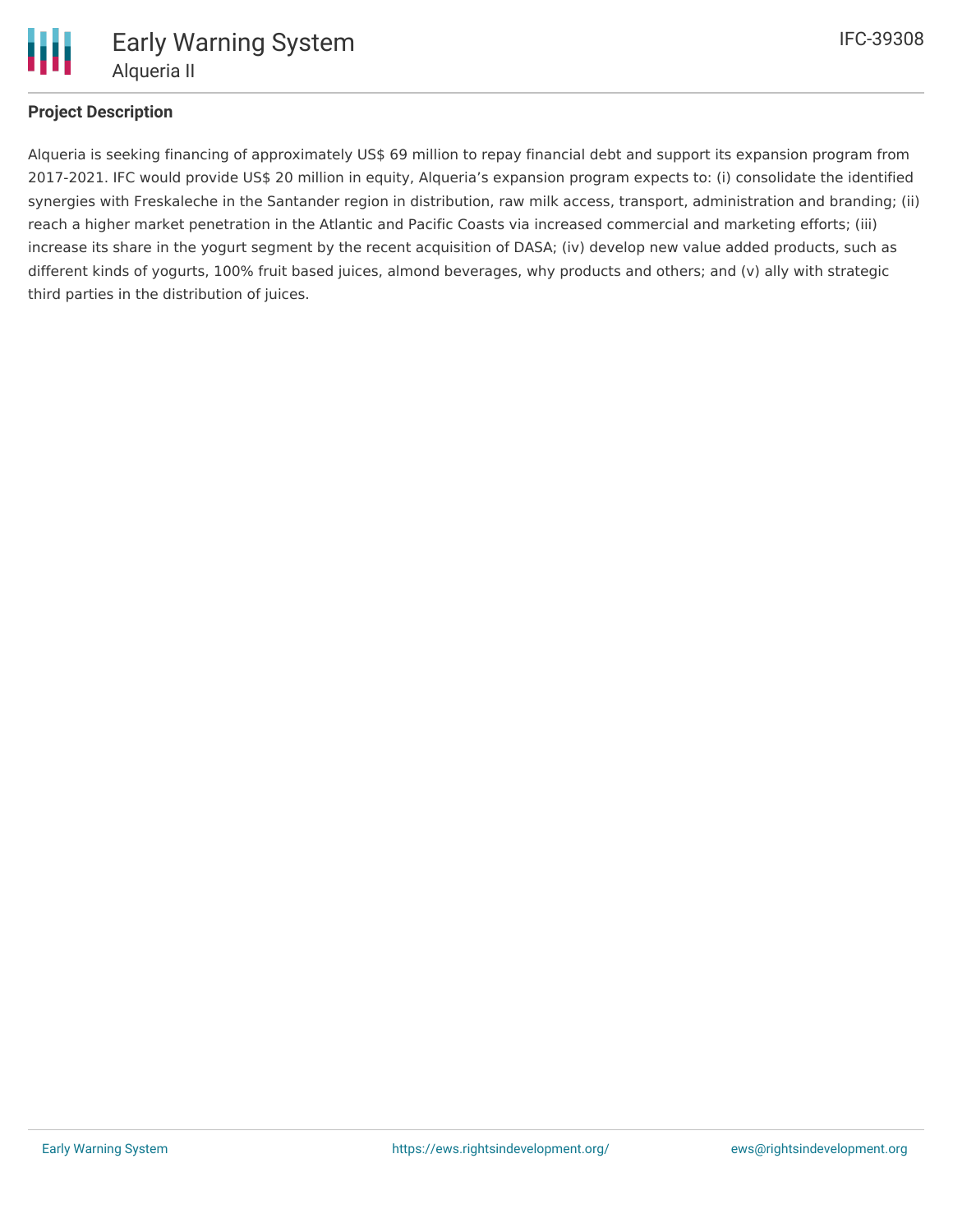## **Investment Description**

• International Finance Corporation (IFC)